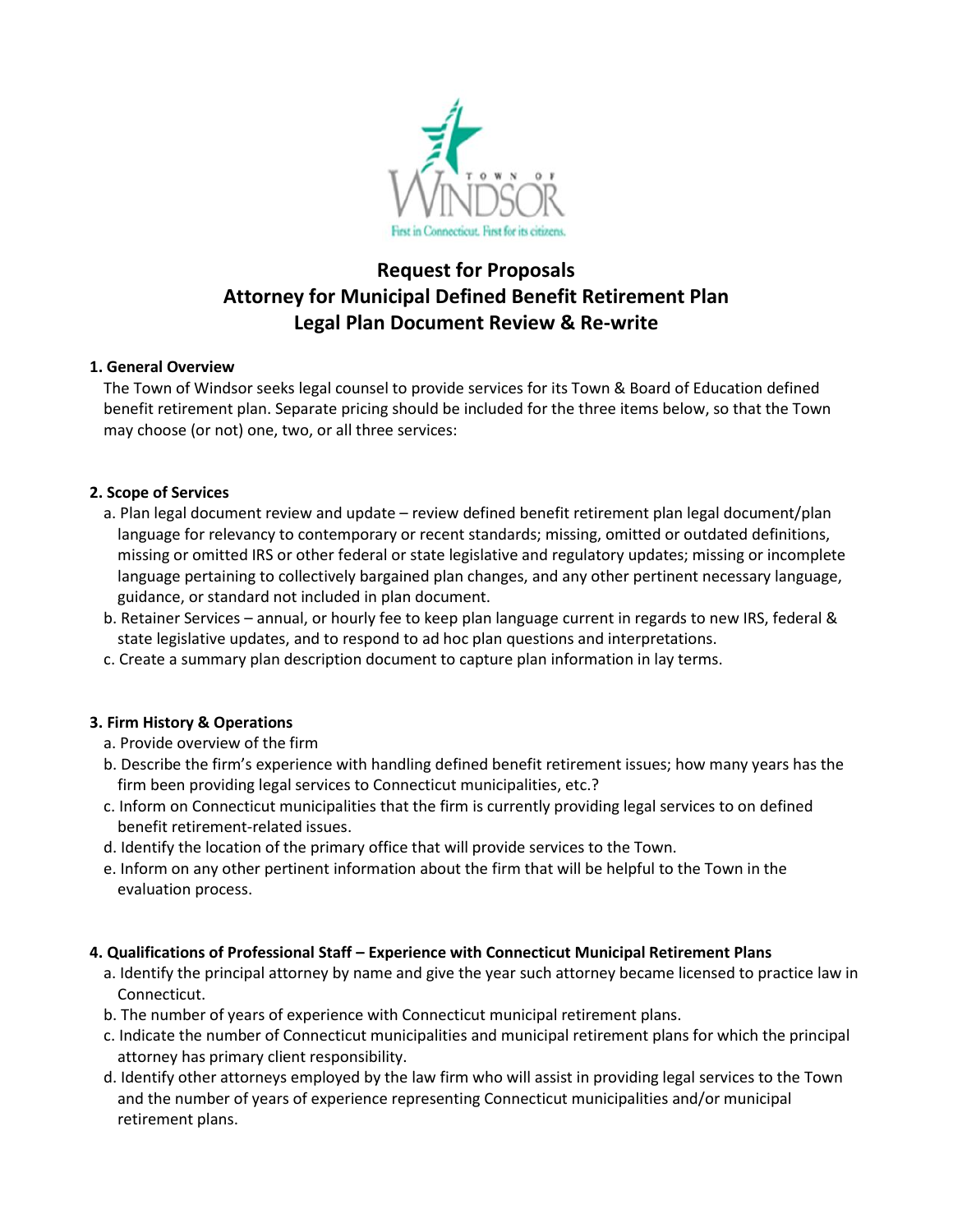## **5. References**

- a. Provide at least three (3) references, who are clients serviced by the principal attorney who will be assigned to the Town of Windsor.
- b. For each reference listed, include the name of the municipality, the contact person at the municipality, telephone number and the email address.

## **6. Fees**

In keeping with the Scope of Services as presented in item 1; provide an outline of proposed fees including:

- a. A detailed proposal regarding the expenses involved, including any retainer if applicable, hourly rates of personnel providing these services, required expenses and other costs involved.
- b. Proposals may include an hourly rate of all personnel providing these services or yearly retainer charge or both.
- c. Indicate any expenses for which you would seek reimbursement, including travel expenses.

# **7. Insurance/Other**

- a. Include your firm's professional liability coverage
- b. Provide a listing of any representation by the law firm or individual attorney in which the Town of Windsor was a party to within the last five (5) years.

## **8 Evaluation Criteria**

The following factors will be considered by the Town when evaluating the proposals:

- Accuracy, overall quality, thoroughness and responsiveness to the Town's requirements as summarized herein.
- Firm's approach to project including firm's perception of the project requirements, and understanding of the customer's needs and objectives.
- The qualifications and municipal experience of the firm and the designated attorney and any other key personnel.
- Familiarity and experience with municipal retirement plans
- Project work plan with suggested timeline for completion of applicable project phases.
- Cost

# **7. Selection Process**

This request for proposals does not commit the Town of Windsor to enter into an agreement, or to pay any costs incurred in the preparation of a proposal to this request. All proposals submitted become the property of the Town of Windsor. The Defined Benefit Retirement Committee of the Town of Windsor will evaluate all proposals received for completeness and the respondent's ability to meet all requirements as outlined in this proposal. The Committee will determine the specific firms whose proposals best meet all criteria required and may conduct interviews with these firms. Upon completion of interviews, the Selection Committee may or may not make a recommendation for further consideration. The Town of Windsor reserves the right to accept or reject any or all proposals received as a result of this request, to negotiate with selected respondents, or to cancel in part or in its entirety this request for proposals process, and to waive any informality if it is in the best interests of the Town to do so.

#### **8. Submission Requirements**

a. Responses to this RFP should be in electronic form and emailed to Town of Windsor Finance Director James Bourke at the email address below, by 10:00 am Monday, March 28, 2022.